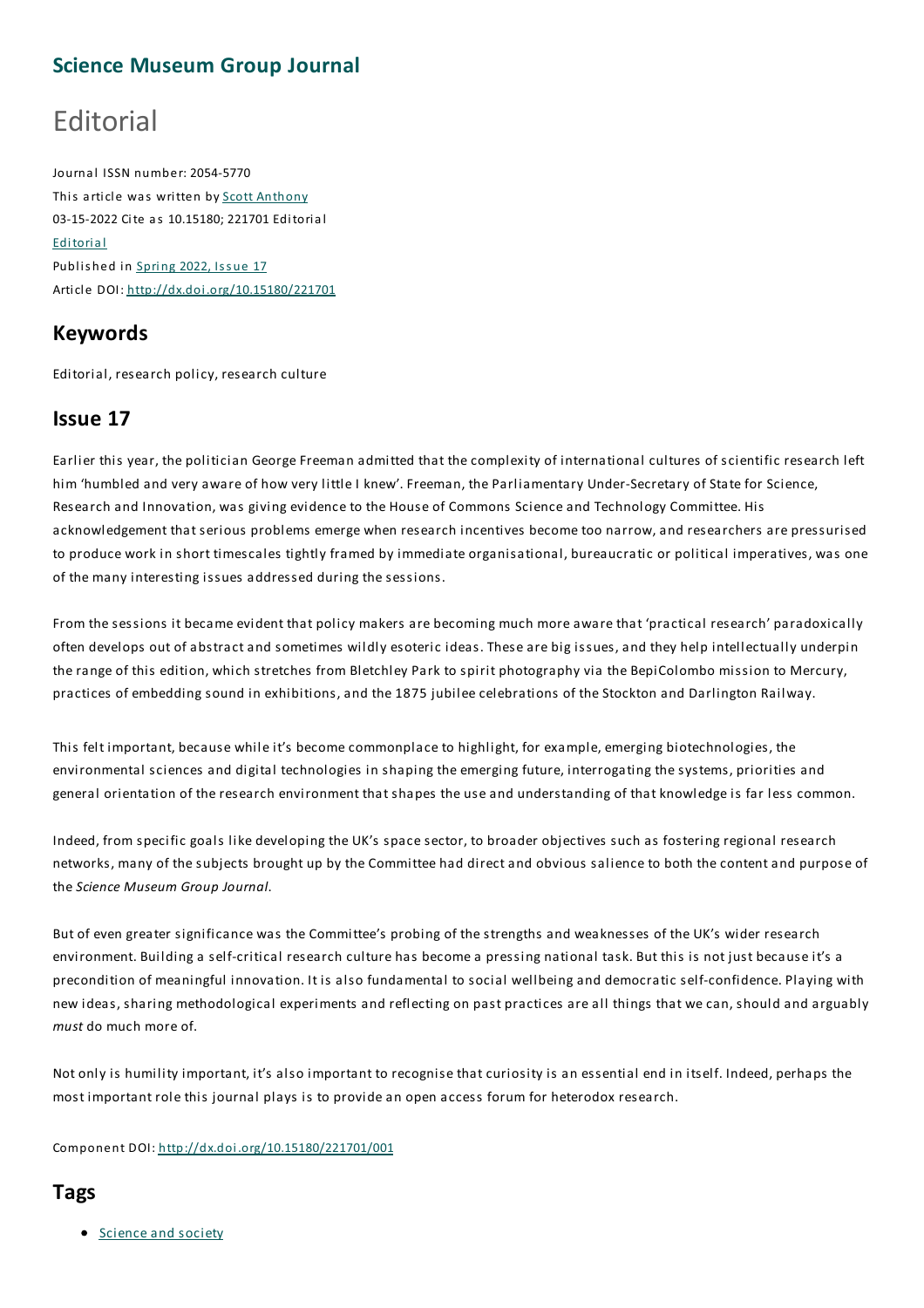- Research in museums
- Collaborative research
- Contemporary science